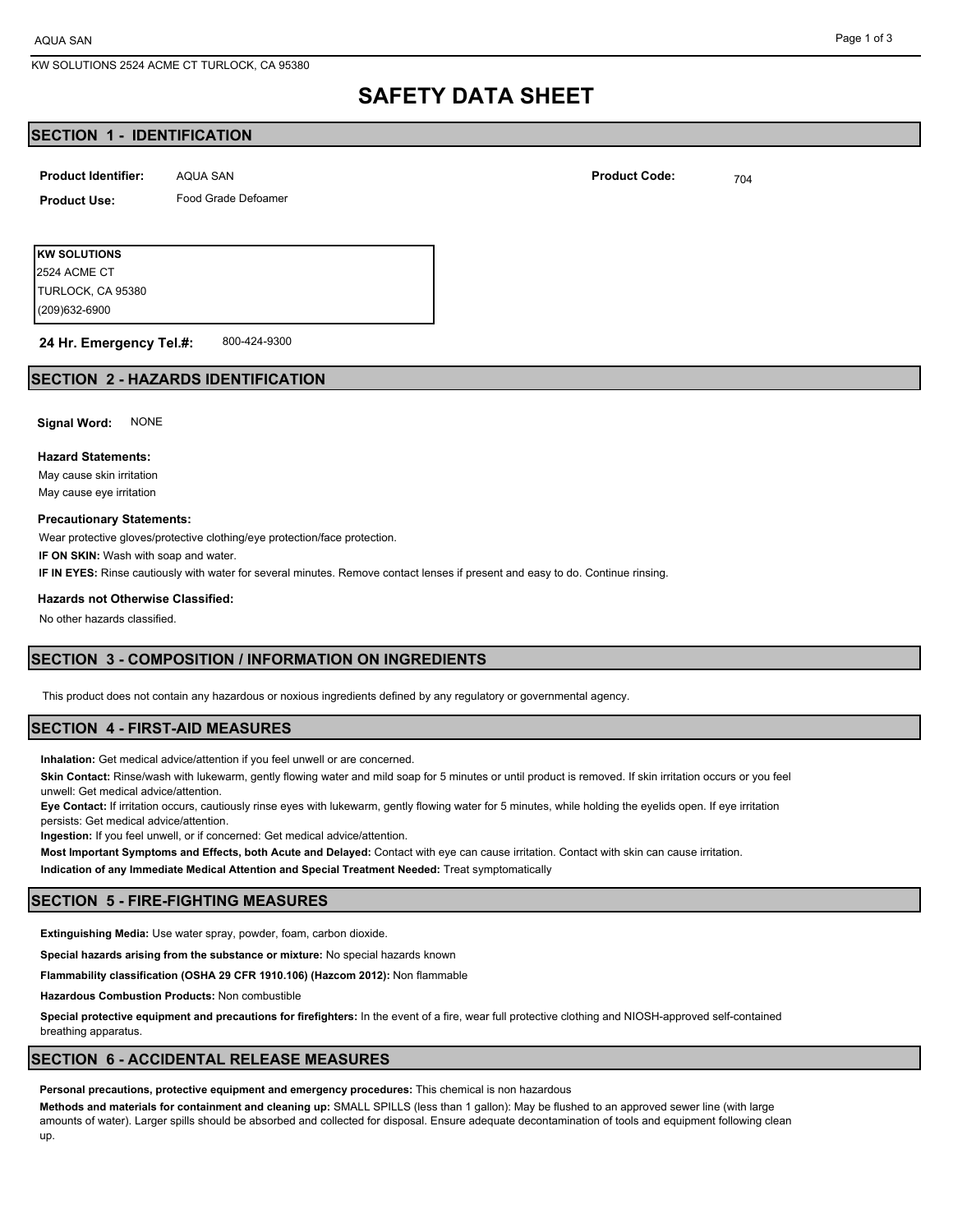### Page 2 of 3

# **SAFETY DATA SHEET**

# **SECTION 7 - HANDLING AND STORAGE**

**Precautions for Safe Handling:** Wear at least chemical resistant gloves and eye protection, face shield, and chemical resistant garments when handling, moving or using this product. Do not contaminate water, food, or feed by storage or disposal.

**Conditions for Safe Storage:** Keep product in tightly closed container when not in use. Do not drop, roll or skid drum.

**Incompatible Materials:** None known

# **SECTION 8 - EXPOSURE CONTROLS / PERSONAL PROTECTION**

**Ventilation and engineering measures:** No additional ventilation needed

**Respiratory Protection:** No additional respiratory protection needed

**Skin Protection:** Wear chemical resistant gloves and chemical resistant garments when handling, wash garments before re-use.

**Eye/Face Protection:** Wear safety glasses, goggles and/or face shield to prevent eye contact.

**Other Protective Equipment:** Eye wash facility and emergency shower should be in close proximity.

**General Hygiene Conditions:** No unusual precautions are necessary.

## **SECTION 9 - PHYSICAL AND CHEMICAL PROPERTIES**

**Appearance:** Colorless clear liquid **Odor:** Perfume odor **pH:** 2.0-2.5 **Melting/Freezing point:** No information available. **Initial boiling point and boiling range:** No information available. **Flammability (solid, gas):** Non flammable Specific gravity: 1.00 g/mL **Solubility in water:** Complete **Decomposition temperature:** No information available. **Viscosity:** 1 cSt at 20ºC / 68ºF

# **SECTION 10 - STABILITY AND REACTIVITY**

**Reactivity:** Non reactive **Chemical Stability:** Stable under normal conditions **Possibility of Hazardous Reactions:** None known **Conditions to Avoid:** None known **Incompatible Materials:** None known **Hazardous Decomposition Products:** None known

# **SECTION 11 - TOXICOLOGICAL INFORMATION**

### **Information on likely routes of exposure:**

Routes of entry - Inhalation: NO Routes of entry - Skin & Eye: YES Routes of entry - Ingestion: YES Routes of entry - skin absorption: NO

### **Potential Health Effects:**

**Signs and symptoms of short term (acute) exposure:**

**Inhalation:** May cause irritation to respiratory system in mist/vapor form.

**Ingestion:** May cause nausea, vomiting, abdominal pain, gastrointestinal tract burns, gastrointestinal upset and/or diarrhea.

**Skin:** May cause skin irritation including redness, edema, swelling, rash, scaling or blistering, drying and/or cracking of skin.

**Eye:** May cause redness, stinging, tearing, swelling, itching and/or irritation of the eye. Possible eye damage if left untreated.

### **Potential Chronic Health Effects:**

**Carcinogenicity:** No components are listed as carcinogens by ACGIH, IARC, OSHA, or NTP.

**Mutagenicity:** Not known to have mutagenic effects in humans or animals.